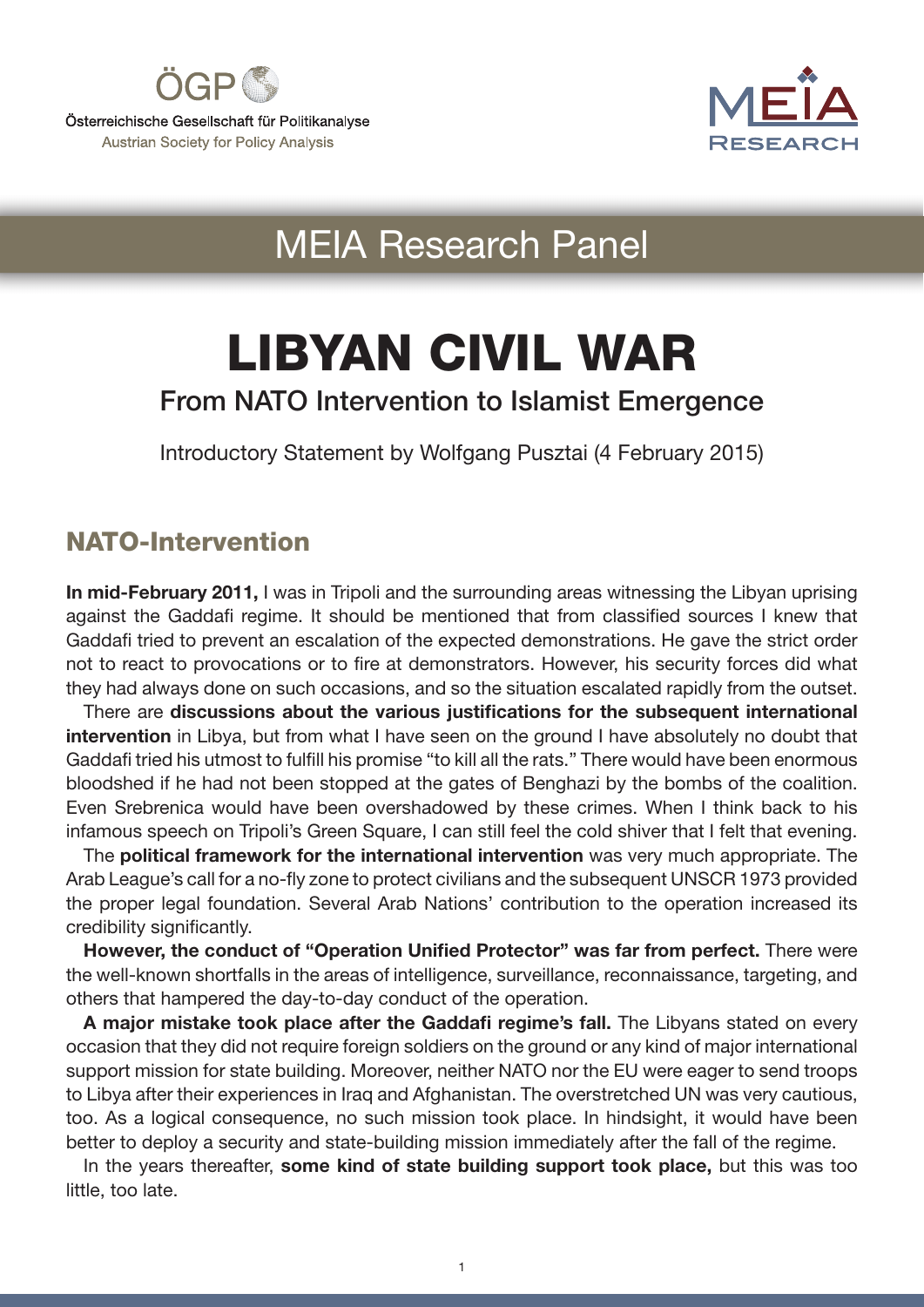



## Current Situation

Even if there was a potential opportunity to make post-Gaddafi Libya a role model for other states in the region<sup>1</sup>, it now seems very likely that the country is on the way to a prolonged civil war. This could mean a very dangerous "Lebanonization" of Libya in the years to come.

Policymakers and the media should not make the mistake of assuming that the Libyan civil war consists of only two sides.<sup>2</sup> Although the House of Representative (HoR) based in Tobruk and the General National Congress (GNC) based in Tripoli dominate the political discussion, shifting allegiances and volatile tribal dynamics suggest a much more fragmented environment. The respective leaderships hold quite limited influence over the armed elements in the conflict. The HoR-aligned Operation Dignity and GNC-aligned Operation Libya Dawn each comprise unconsolidated militia groups and remaining military factions, united by a common enemy. Several of them adopt one alliance or another in nothing more than name.

#### As it looks now, the situation in Libya will continue to deteriorate further.

The Salafi Jihadist influence will grow in the Libya Dawn Coalition. As the Islamic State (IS) comes under more pressure in its core territory in Iraq and Syria, it becomes increasingly active in Libya.

Egypt will prevent the establishment of a Jihadist state on its western border by further supporting the anti-Islamist coalition, regardless of who is in charge of it. As a last resort, the al-Sisi government would also conduct a direct military intervention.

The internationally recognized Libyan government needs technical support for the maintenance of the Libyan National Army's numerous Soviet weapon systems as well as some modern equipment. Russia is willing to provide both and seeks further involvement in Libya.

Regardless of all their efforts, none of the warring factions will be able to secure a decisive victory. Terrorists will continue to use Libya for their own purposes, and human traffickers will smuggle numerous illegal immigrants into Europe.

It is evident that an unstable Libya will have significant negative impacts not only on the MENA region but also on Europe.

<sup>1</sup> See Wolfgang Pusztai, "A Western Strategy for Libya," The German Marshall Fund of the United States & Istituto Affari Internazionali, Opinions on the Mediterranean, June 2014, http://www.gmfus.org/archives/a-western-strategy-for-libya/ , http://www.iai.it/content.asp?langid=2&contentid=1128.

<sup>2</sup> See Wolfgang Pusztai, "What is Plan B for Libya?", Atlantic Council – MENASource, 30 January, 2015, http://www.atlanticcouncil.org/blogs/menasource/what-is-plan-b-for-libya.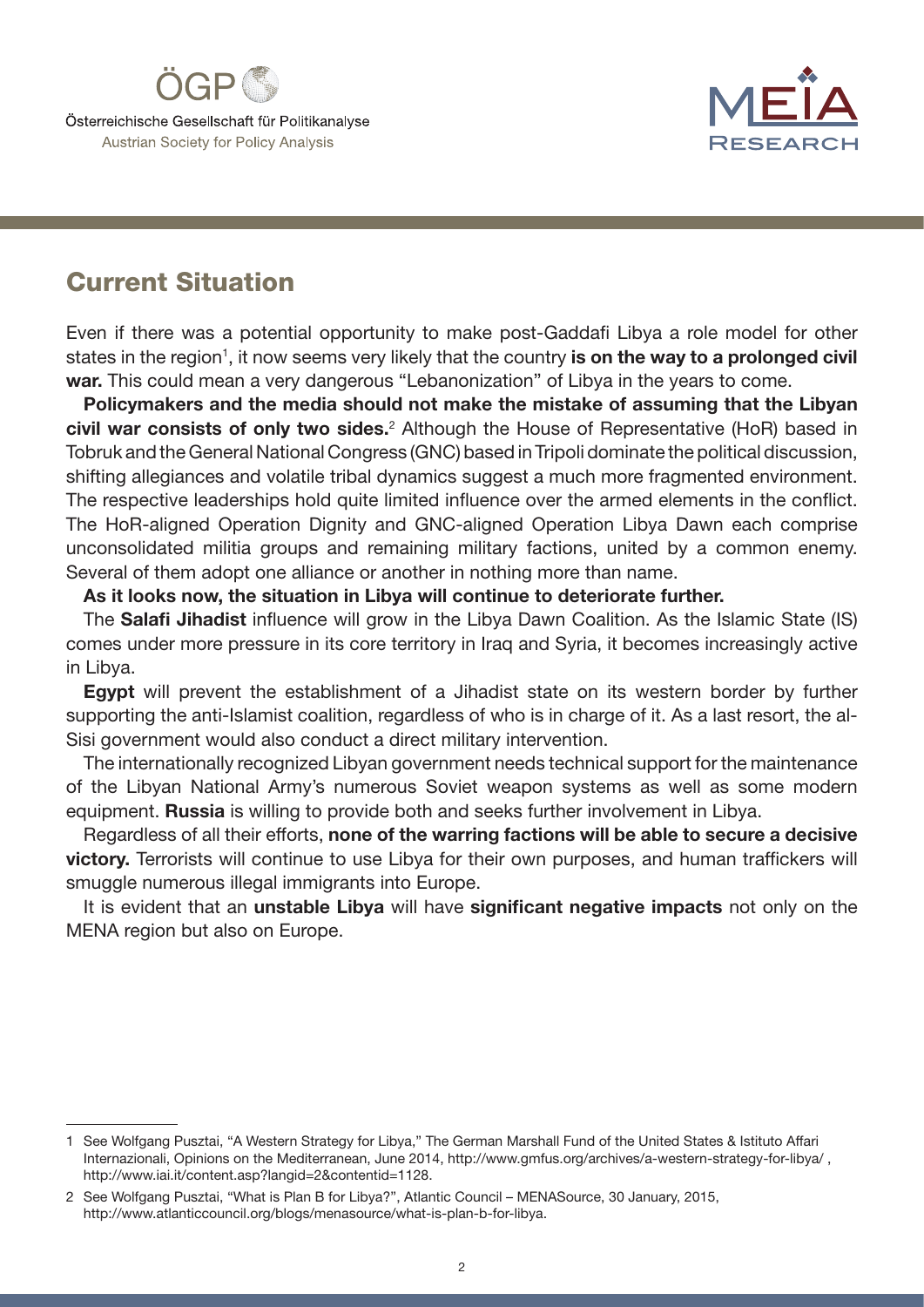



# Possible Options for External Actors

No single nation can successfully deal with the ongoing escalation in Libya on its own. International cooperation is necessary to bring the situation under control. However, for any common strategy to be successful, it is first essential to understand the strategic interests of the actors.<sup>3</sup>

#### Strategic Interests

Strategic interests drive strategies. Therefore, they must be clearly identified. With regard to Libya, the strategic interests of the US and Europe contain discrepancies. Even within Europe they differ significantly. Whereas some European countries have vital security and economic interests in or in relation to Libya, this is not the case for all EU states or the US. It is most likely that the US has direct interests only in connection to fighting terrorism, but even those are not vital. Therefore, the Americans will not risk the lives of their soldiers on the ground. Of course, there is also the common interest of value preservation / value promotion, but this does not justify taking such high risks either.

Within the strategic context, the interests of Libya's neighbors must also be correctly assessed in order to understand their intentions. It is important to take their military options into account.

#### Strategic objective – Option 1

For the time being, the western strategic objective might be "fostering a successful transition process." This means that the aim of the transition process must be a stable, democratic Libya that is able to benefit from its natural resources to promote socio-economic development for its population, whilst preventing terrorists and organized crime networks from using its territory to stage operations.

There are three potential courses of action (CoA) directly serving this objective:

#### CoA A) Continuation of current policies

*In this case, emphasis would be given to dialogue and negotiations, in order to find solutions to the various existing problems.*

*This could work, particularly if Qatar, Turkey, the UAE, and some other countries could be motivated to use their influence in a more positive way. Nonetheless, even then, Libya's current situation would very much likely deteriorate further.*

<sup>3</sup> See Wolfgang Pusztai, "Which Choices for Libya's Final Opportunity?," Intro-Statement to the Camera dei Deputati Workshop "Last Chance for Libya" October 24, 2014, Rome; published by ISPI, http://www.ispionline.it/sites/default/files/ pubblicazioni/pusztai\_introstatement241014\_0.pdf.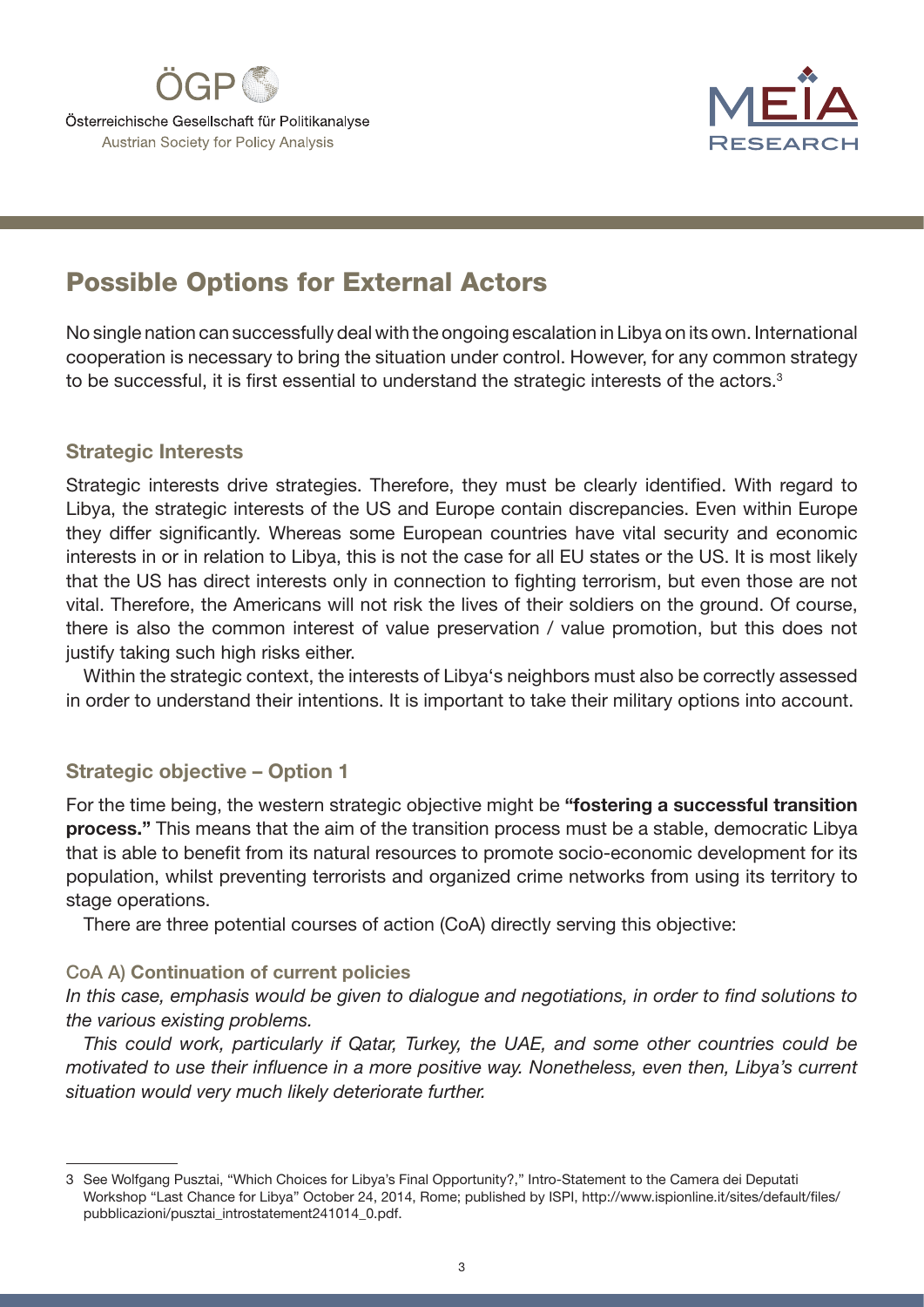



CoA B) Significant diplomatic pressure, focused sanctions, and eventually a limited Peace Support Operation (PSO) to guarantee a ceasefire<sup>4</sup>

*Diplomatic pressure and focused sanctions should force all sides – of course excluding terrorist organizations – to participate in sincere negotiations. Being as inclusive as possible, these negotiations should bring the most important democracy-oriented factions to the negotiation table. A ceasefire in northern Tripolitania would be the immediate goal.*

*It would probably be necessary to enforce a ceasefire, at least in and around the capital, with the help of an international intervention, in order to prevent the renewed outbreak of hostilities. As a last resort, it would focus on establishing the safe and secure environment for CoA C (significantly enhanced state building support).*

*Among the preconditions for such a PSO are a ceasefire, at least in northern Tripolitania, an invitation backed by the vast majority of the legitimate representation of the Libyans, and a mandate by either the UN or a regional organization such as the Arab League.*

*The PSO would be conducted in the capital area only and for a limited period of time. The objective would be to stabilize the situation in and around Tripoli to allow for the consolidation of the government and the build-up of security forces. It is crucial to protect the government from incessant attempts of blackmail and to establish a safe and secure environment for state building in the capital. The subsequent expansion of the "security & prosperity bubble" would have to be ensured by the Libyans themselves.*

CoA C) Investing in a significantly enhanced state building support

*This means a strictly prioritized step-by-step approach, as it is not realistic to expect that all the tasks of state building could be achieved everywhere simultaneously. Initially, it would be necessary to focus on the capital. The whole process would be accompanied by a reconciliation process, first locally then nation-wide, and DDR (Disarmament, Demobilization & Reintegration).*

*It is obvious that a certain amount of security and stability is a precondition for this course of action. Therefore, this CoE is currently not a viable option, but can hopefully be brought to the table in the future.*

The current United Nations Support Mission in Libya (UNSMIL) mediation efforts constitute a major step in the right direction to stabilize Libya, but realistically, the prospects for peace are not too bright. The leaders of the warring factions have not (yet) expressed their readiness for sincere negotiations, with both sides still believing that they maintain the advantage on the battlefield. Even if there is a compromise, it is unlikely that all the factional leaders will accept it. So what are the fallback options? What is "Plan B?"<sup>5</sup>

<sup>4</sup> See Wolfgang Pusztai, "Libya – Time for an International Intervention?," ISPI Policy Briefs, No. 227, September 2014, http://www.ispionline.it/en/pubblicazione/libya-time-international-intervention-11239.

<sup>5</sup> See Pusztai, "What is Plan B for Libya?"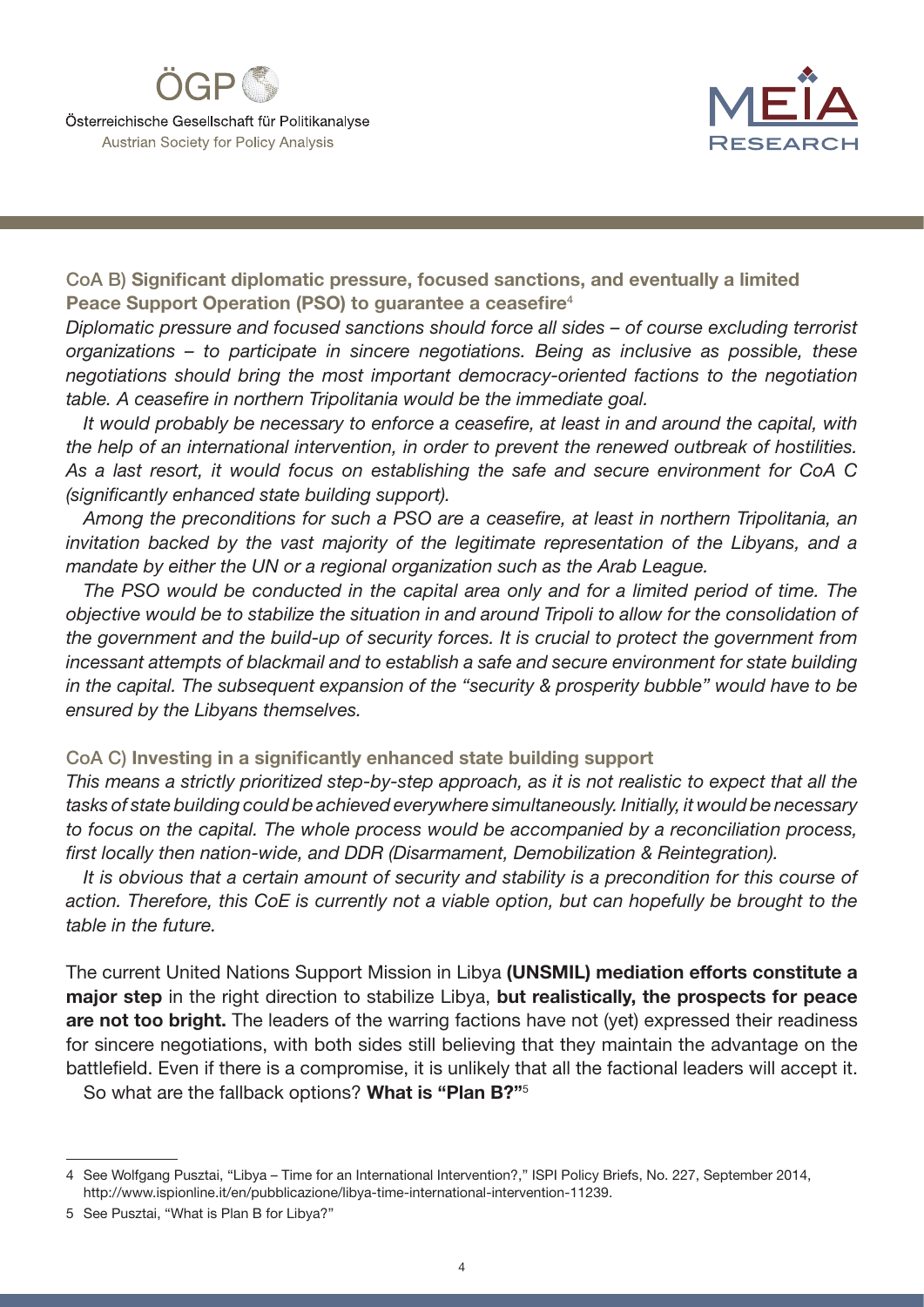



#### Strategic objective – Option 2

Due to the current chaotic situation, the strategic objective, namely "a successful transition process to a stable, democratic Libya," remains illusive for the time being. However, this objective should remain the long-term goal. In the meantime, Bismarck's *realpolitik* will have to replace idealistic approaches. A more realistic immediate strategic objective is "accepting the Lebanonization of Libya while containing the conflict and mitigating the risks."

#### CoA D) Containment and risk mitigation would be the CoA to achieve this objective.

Surgical strikes on high-value terrorist targets and enhanced border control from the outside could be major pillars of a containment strategy. Surgical strikes can only be performed by capable Western nations or by a sophisticated Arab air force. Enhanced control of Libya's borders from the outside could be conducted in partnership with the neighboring states. Due to the extent of the borderline, seamless surveillance is not realistic. In spite of this, optimal effort is required to limit human trafficking, arms & fuel smuggling, and the transit of terrorists.

Such a strategy could be sufficient to serve US strategic interests, but would fall short of European objectives. The strategy would aim solely at the mitigation of security risks originating from Libya.

#### Strategic objective – Option 3

An immediate strategic objective of "preventing a radical Islamist or even a failed state" seems more appropriate. Although US interests in Libya may differ from those of Western Europe, this new strategic approach would serve both Europe and the US, as well as Libya's neighboring countries.

While the conduct of the HoR and al-Thinni's government departs from Western standards, they represent one of the few suitable partners in Libya with whom international partners could pursue this immediate strategic objective. Working with them is a matter of necessity. The increasing split among the HoR elements makes it even more critical to support al-Thinni.

There are two CoAs to achieve this objective:

#### CoA E) Substantial support to the HoR

Western partners – or better yet, regional partners – could provide substantial support including weapons after lifting the arms embargo, equipment, intelligence, and training – through the internationally recognized government to the anti-Islamist forces. The military assistance should enable them to defeat the jihadists in Benghazi and Derna and regain control over the Jafarah plain in northern Tripolitania.